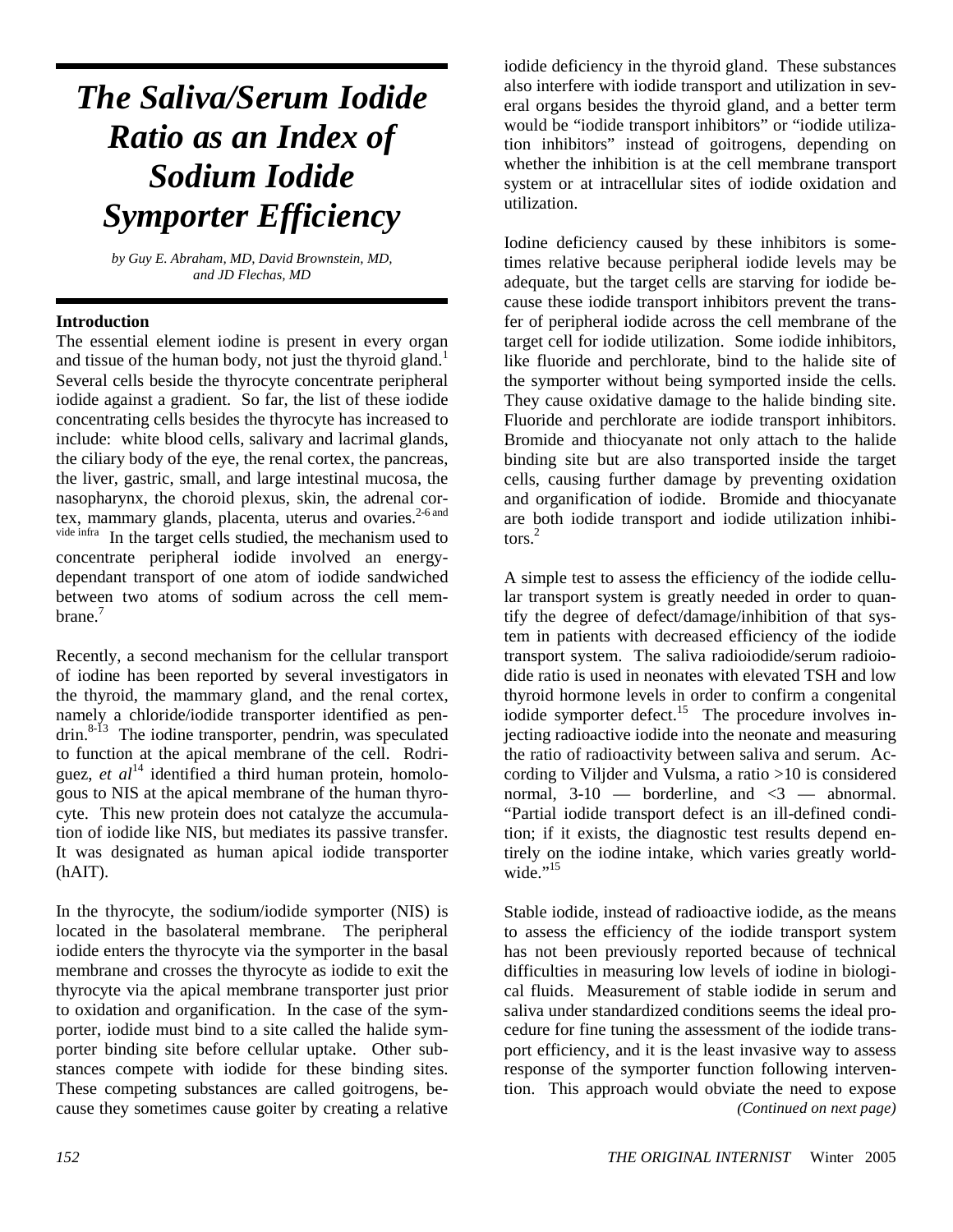the patient to radioactive iodide. A ratio near unity would indicate a severe defect/damage/inhibition of the symporter function. An increase in the ratio following intervention would reflect an improvement in the symporter function. The data presented in this preliminary communication suggest that the saliva/serum iodide ratio, using a stable iodide load, may be of value in assessing iodide transport efficiency prior to, and following, nutritional intervention.

#### **Theoretical Considerations**

The expected serum inorganic iodide level under steady state conditions would be equal to the average daily intake of elemental iodine divided by the renal clearance rate of iodide, that is 43.5 L/day as we previously reported.16 With an average daily intake of iodine at the level of the US RDA of 0.15 mg/day, the expected serum level of iodide would be 0.0034 mg/L (0.15 mg/L divided by 43.5 L/day). This level is below the sensitivity of our assay:  $0.006 \text{ mg/L}$ .<sup>16,17</sup> To measure accurately the concentration of iodide in serum and saliva, a load of 50 mg iodine is ingested and the samples of biological fluids are collected 24 hours later. Based on our published data, $17$  the levels of serum inorganic iodide 24 hours following 50 mg of iodine/iodide were markedly above the sensitivity of our assay in normal subjects under conditions of pre- and postorthoiodosupplementation.

The following information summarizes our findings on the 24-hour post-load serum iodide levels. Serum inorganic iodide levels were measured serially for 24 hours following the ingestion of four tablets of Iodoral® (50 mg) in six normal women with normal body weight prior to orthoiodosupplementation. The serum levels of inorganic iodide 24-hour post-load were 0.45±0.051 mg/L (mean  $\pm$  SD).<sup>17</sup> Following three months of orthoiodosupplementation at 50 mg/day in eight normal subjects (three males and five females) who achieved whole body sufficiency for iodine, the 24-hour post-load serum inorganic iodide were  $1.1\pm0.18$  mg/L.<sup>16</sup>

#### **The Procedure**

The subject ingests 50 mg of elemental iodine. For the loading test, the amount of the load excreted in the following 24-hour urine collection is measured. Whole body sufficiency for iodine is achieved when 90% or more of the load is recovered in the 24-hour urine collection.<sup>18</sup> For the iodide transport efficiency test,  $24\pm2$ hours following the intake of the 50 mg load, a serum sample is collected concomitant with a sample of mixed saliva. Iodide levels in the serum and saliva samples are measured using the ion-selective electrode procedure we described previously.<sup>2,18</sup>

Assessing whole body iodine sufficiency and iodide symporter function can be performed following the same loading test. A 24-hour urine collection is initiated after 50 mg iodine is ingested. Twenty-four hours after the load, serum and saliva samples are obtained. For assessing whole body iodine sufficiency, the percentage of the load recovered in the 24-hour urine collection is measured in an aliquot of urine. Using one sample each of urine, serum, and saliva 24 hours following the iodine/ iodide load, whole body iodine sufficiency, as well as the efficiency of the iodide transport system in the whole human body, can be evaluated.

#### **Results**

In order to test the validity of the saliva/serum iodide ratio as an index of the efficiency of iodide transport mechanism, we compared the ratios obtained in normal subjects who achieved whole body sufficiency for iodine with patients prior to and postorthoiodosupplementation. We first established a normal range of values based on data obtained in 14 normal subjects (five males and nine females) who achieved whole body sufficiency for iodine. The mean  $\pm$  SD for the saliva/serum ratios of iodide in these 14 subjects was  $44.2\pm13.7$  with a range of 28-74. The mean  $\pm$  SD for the serum iodide levels 24 hours post-load in the same subjects were 0.76±0.17 mg/L.

In patients with an inefficient cellular iodide transport mechanism, the absorbed iodine/iodide is rapidly excreted in the urine resulting in low serum iodide levels 24 hours following a load of 50 mg iodine/iodide.<sup>19</sup> In seven patients not on orthoiodosupplementation and with 24-hour post-load serum iodide levels below 0.1 mg/L (normal is  $0.45\pm0.051$  mg/L), the mean  $\pm$  SD of serum/ saliva iodide ratio was 4.1±1.5.

In one female patient with breast cancer and elevated serum bromide level, following six weeks on orthoiodosupplementation at 100 mg iodine/day, serum bromide levels dropped 10-fold and saliva/serum ratio increased three-fold. Although this patient was taking iodine prior to this study, we do not have data on serum bromide and saliva/serum iodide ratio previous to this intervention. At the beginning of this study, her serum bromide level was 121 mg/L (normal range 3-12 mg/L) and her saliva/ serum ratio was 22. Following six weeks at 100 mg iodine/day, serum bromide was 12.7 mg/L and the saliva/ serum ratio increased to 61.

In another female patient with breast cancer on orthoiodosupplementation for several months at 50-75 mg iodine, the saliva/serum iodide ratio was 48. After de- *(Continued on next page)*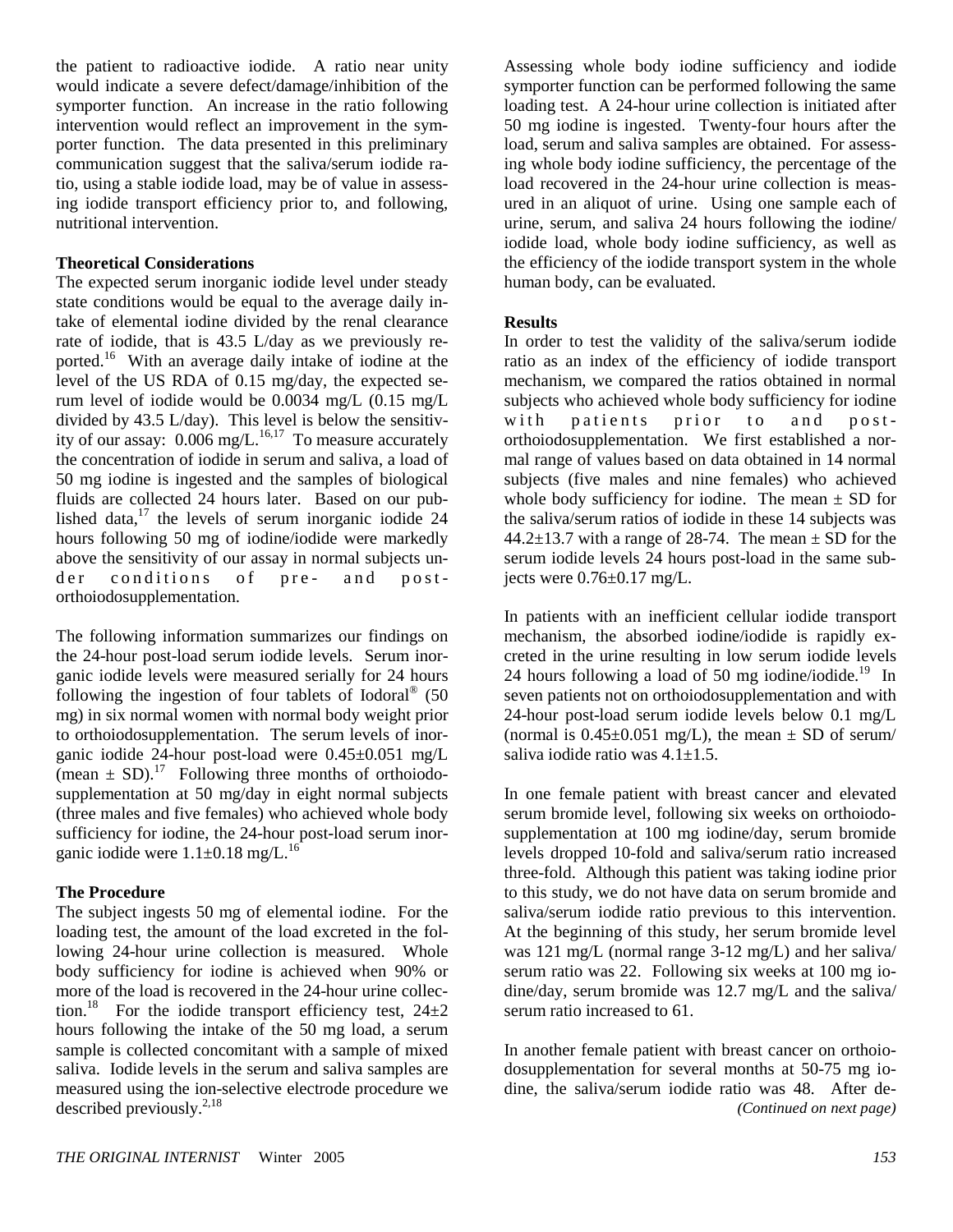creasing the iodine intake to 25 mg/day for six weeks, the ratio dropped to 24. In a normal male volunteer on orthoiodosupplementation at 12.5 mg/day, for several months, the serum bromide level was elevated at 127 mg/L and the saliva/serum iodide ratio was 9.3. After six weeks at 50 mg/day, the serum bromide decreased to 37.3 mg/L, and the ratio increased five time (48.6). In a female patient with elevated serum fluoride level at 0.32 mg/L (normal range: 0.001-0.048 mg/L), and a saliva/ serum iodide ratio of 1.1, orthoiodosupplementation at 50 mg/day and vitamin C at 3 g/day for six weeks resulted in a decrease in serum fluoride at 0.13 mg/L, and the saliva/serum iodide ratio increased to 47.

We previously reported a case of iodide transport defect with elevated bromide levels that responded to low dose iodine (half tablet of Iodoral<sup>®</sup>/day) and vitamin C at 3  $g/$ day.19 This patient was hypothyroid on Synthroid at 50 µg/day. Following the nutritional intervention, she was able to stop the thyroid hormone. Following three months off all nutritional supplementation, her saliva/ serum iodide ratio was 3.5. We do not have data on saliva/serum ratios prior to this current study. We plan to repeat this ratio following reinstatement of the nutritional program. The negative correlation between serum bromide levels and the saliva/serum iodide ratios observed in the patients reported in this article strongly suggests that bromide interferes with the cellular uptake of iodide. More research is needed to identify the lowest serum bromide levels that result in significant interference with the iodide transport system.

## **Discussion**

The saliva/serum iodide ratio is currently used to diagnose congenital iodide transport defect in newborns with elevated TSH and low thyroid hormone levels.<sup>15</sup> However, radioiodide is used in this test, not stable iodide. Congenital NIS defect as a cause of congenital hypothyroidism is extremely rare, with only 38 cases reported worldwide.<sup>2</sup> In one case of homozygous missense mutation of NIS, a saliva/serum radioiodide ratio of 1.6 was reported.20 This patient responded to potassium iodide therapy. There is no consensus in the literature on the normal range of the saliva/serum iodide ratio. Viljder and Vulsma<sup>15</sup> stated that a value above 10 is considered normal, whereas Miki, *et al*<sup>20</sup> think a normal ratio should be above 20. Although congenital hypothyroidism due to sodium/iodide symporter defect is extremely rare, milder forms of iodine/iodide transport defect/damage throughout the whole body may be more common and undetected.<sup>2</sup>

We have decided to investigate the potential diagnostic and prognostic value of a standardized procedure for assessing the saliva/serum iodide ratio, using the stable form of iodine instead of radioiodide. Our first choice was to collect parotid saliva through a parotid gland canula. However, this would require a special setup which is not commonly available. Mixed saliva was then used and collected by spitting into a container after rinsing the mouth with water. The preliminary results obtained with this procedure suggest that the saliva/ serum stable iodide ratio is a very sensitive index of iodide symporter function pre- and post-nutritional intervention.

Published data suggest that iodide symporter malfunction may play a role in several clinical conditions. Sera from breast cancer patients block the cellular uptake of radioiodide using an *in vitro* system.<sup>21</sup> The concentration of iodine in breast tissue from breast cancer is four times lower than breast tissue with benign breast disease. $^{21}$  A significant difference in spot urine iodide levels was observed between smokers and non-smokers in women attending a university breast center.<sup>22</sup> Because of the increased serum thiocyanate levels in smokers,  $23,24$ a decreased efficiency of the symporter system would be expected. This can now be confirmed with the saliva/ serum iodide ratio.

The serum of 15% of patients with Hashimoto's thyroiditis and 84% of patients with Graves' disease have antibodies against  $NIS.<sup>25</sup>$  Using fluorescence excitation analysis (FEA) to measure the amount of stable (nonradioactive) iodine in the thyroid gland, very low levels of thyroidal iodine have been reported in Hashimoto's thyroiditis. Palmer, *et al*<sup>26</sup> reported a mean  $\pm$  SD of 10.3±2.2 mg in 15 normal men, 8.2±2.5 mg in 43 normal women and 4.4±3.1 mg in 30 cases of Hashimoto's thyroiditis. Okerlund, $27$  likewise, published values of 9.9 $\pm$ 4.5 mg in 26 men and 9.2 $\pm$ 4.3 mg in 41 women. In cases of Hashimoto's thyroiditis, euthyroid patients had a mean  $\pm$  SD of 4.8 $\pm$ 3.7 mg and hypothyroid patients  $2.3 \pm 2$  mg.

The ideal set-up for the evaluation and follow-up of patients with iodide transport defect on nutritional intervention should include measurement of stable iodide in the thyroid gland by FEA. This would require the availability of equipment for performing FEA. Unfortunately, there is a moratorium in the US on the use of FEA to measure thyroidal stable iodine content, probably because it exposes the harmful effect of radioiodide and thyroid hormones in depleting the thyroid gland of iodine in patients not supplemented with iodine.<sup>2</sup> In a recent textbook on thyroid cancer,<sup>28</sup> published in 2000, Wartofsky wrote: "Fluorescent thyroid scanning offers *(Continued on next page)*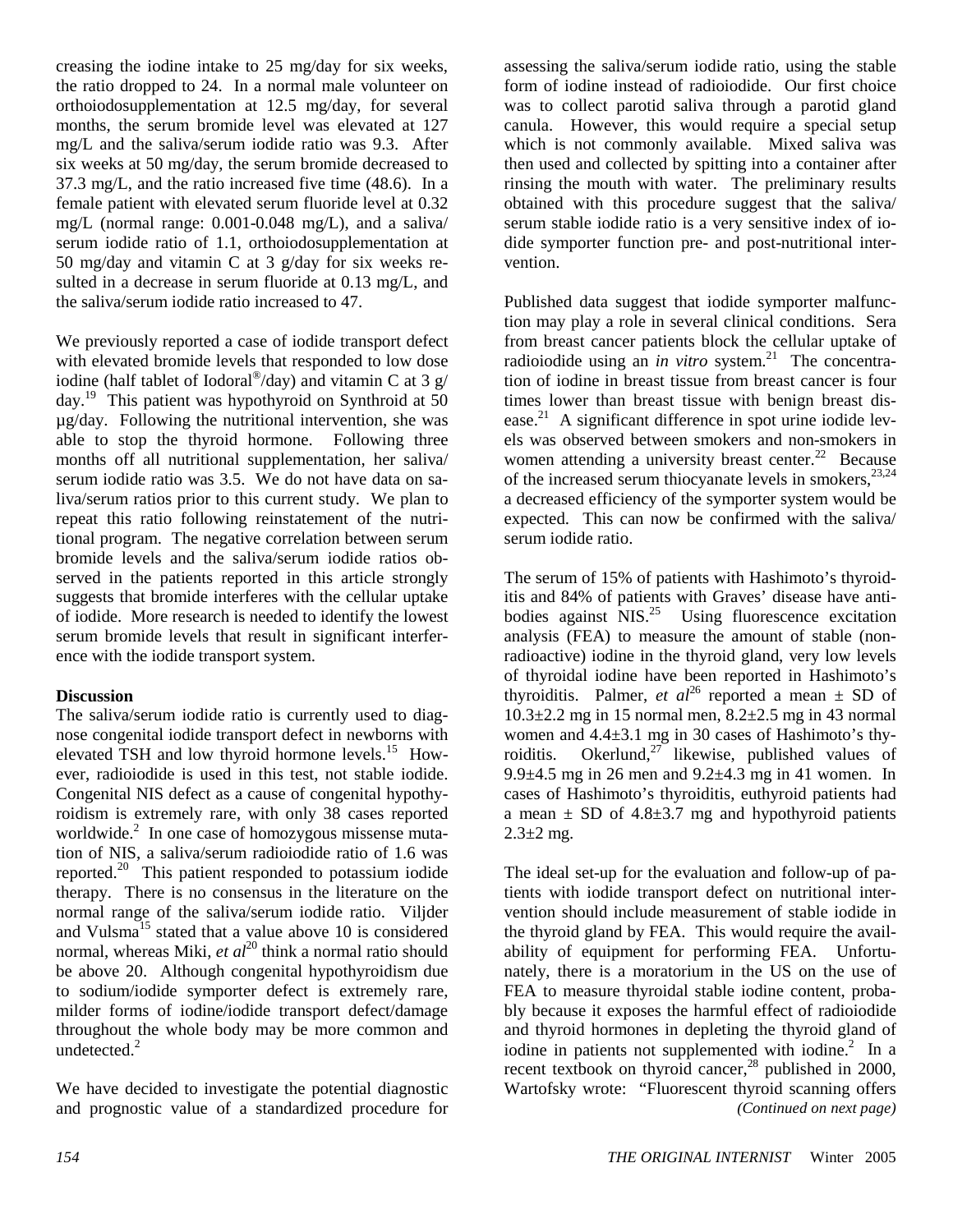special advantages in childhood and pregnancy due to minimal radiation exposure. The procedure has been said to be nearly 100% sensitive but only 64% specific when cold areas are taken as positive results. The procedure employs 241Am, which has the ability to excite thyroidal iodine causing release of X-rays that quantitatively correlate with iodine content of the imaged tissue. Unfortunately, the required equipment is not widely available and accumulated data remain too limited to recommend standard use of this technique."

From a review of the literature, Wartofsky's statement is true for the US but not Western Europe, Japan, and Russia. Although US physicians are totally unaware of this technology, which was invented in the US by Hoffer in  $1971<sup>29</sup>$  it is routinely used in Europe. Jonckheer and Deconinck<sup>30</sup> wrote in 1982: "After a preliminary investigative period, XRF scintigraphies are done routinely in our department, and the purpose of this review is to share our experience of more than 2,000 such determinations with those that might be interested."

Published data on the safe and useful applications of FEA for both scanning of the thyroid gland and quantification of intrathyroidal iodine suggest that it is safer and more informative than radioisotope scanning. Some quotes follow.

"Twenty-one patients in this series demonstrated single or multiple 'cold' nodules on either the fluorescent or the radioisotope scan. No 'cold' nodule seen on the radioisotope scan was missed by the fluorescent scan. However, the fluorescent scan did pick up one nodule missed on the original isotope scan."<sup>2</sup>

"XRF measurement of ITI is an innocuous, easy-toperform procedure, readily accepted by the patients, that probes an important parameter of thyroid function which had to be neglected so far because of lack of appropriate means. It opens up a new field of investigations in thyroid physiopathology but has already reached, to our mind, the stage of a routine clinical method."<sup>30</sup>

"The introduction of fluorescent thyroid scanning by Hoffer and associates in 1968, and further technical developments over the ensuing years have presented us with a new tool of potential use in thyroid diagnosis and research … Fluorescent thyroid scans may be preferable to conventional scans when the radiation dose needs to be kept as low as possible (as in children and pregnant women), when an expanded iodine pool reduces the uptake of the radioactive tracer, and when a patient is on short-term thyroid-stimulating hormone-suppressing therapy with thyroid hormones … The technique allows

us, however, to follow changes in iodine content of the thyroid in thyroid disease, such as Hashimoto's thyroiditis, in which this may have some prognostic implications."31

"The detection of iodine in a thyroid nodule by X-ray fluorescence pre-operatively would significantly decrease the probability of malignancy and the need for surgical excision."<sup>32</sup>

Pavoni,<sup>33</sup> as well as Reiners, *et al*,<sup>34</sup> used FEA to assess response of thyroidal iodine after administration of iodine supplementation. This cannot be performed with radioisotope scanning. Since US thyroidologists and radiologists would not have the incentive to set up FEA in their practice, a grassroots effort is needed, via proper education of physicians about the clinical importance of FEA in medical practice. We are planning to evaluate the saliva/serum iodide ratio in several clinical conditions prior to and following nutritional intervention. We are evaluating the possibility of setting up the FEA technology *in situ* in order to correlate the saliva/serum ratio with the thyroidal iodine content.

### **About the Authors**

*Guy E. Abraham, MD, is a former Professor of Obstetrics, Gynecology, and Endocrinology at the UCLA School of Medicine. Some 35 years ago, he pioneered the development of assays to measure minute quantities of steroid hormones in biological fluids. He has been honored as follows: General Diagnostic Award from the Canadian Association of Clinical Chemists, 1974; the Medaille d'Honneur from the University of Liege, Belgium, 1976; the Senior Investigator Award of Pharmacia, Sweden, 1980.* 

*The applications of Dr. Abraham's techniques to a variety of female disorders have brought a notable improvement to the understanding and management of these disorders. Twenty-five years ago, Dr. Abraham developed nutritional programs for women with premenstrual tension syndrome and post-menopausal osteoporosis. They are now the most commonly used dietary programs by American obstetricians and gynecologists. Dr. Abraham's current research interests include the development of assays for the measurement of iodide and the other halides in biological fluids and their applications to the implementation of orthoiodosupplementation in medical practice.* 

*David Brownstein, MD, is a family physician who utilizes the best of conventional and alternative therapies. (Continued on next page)*